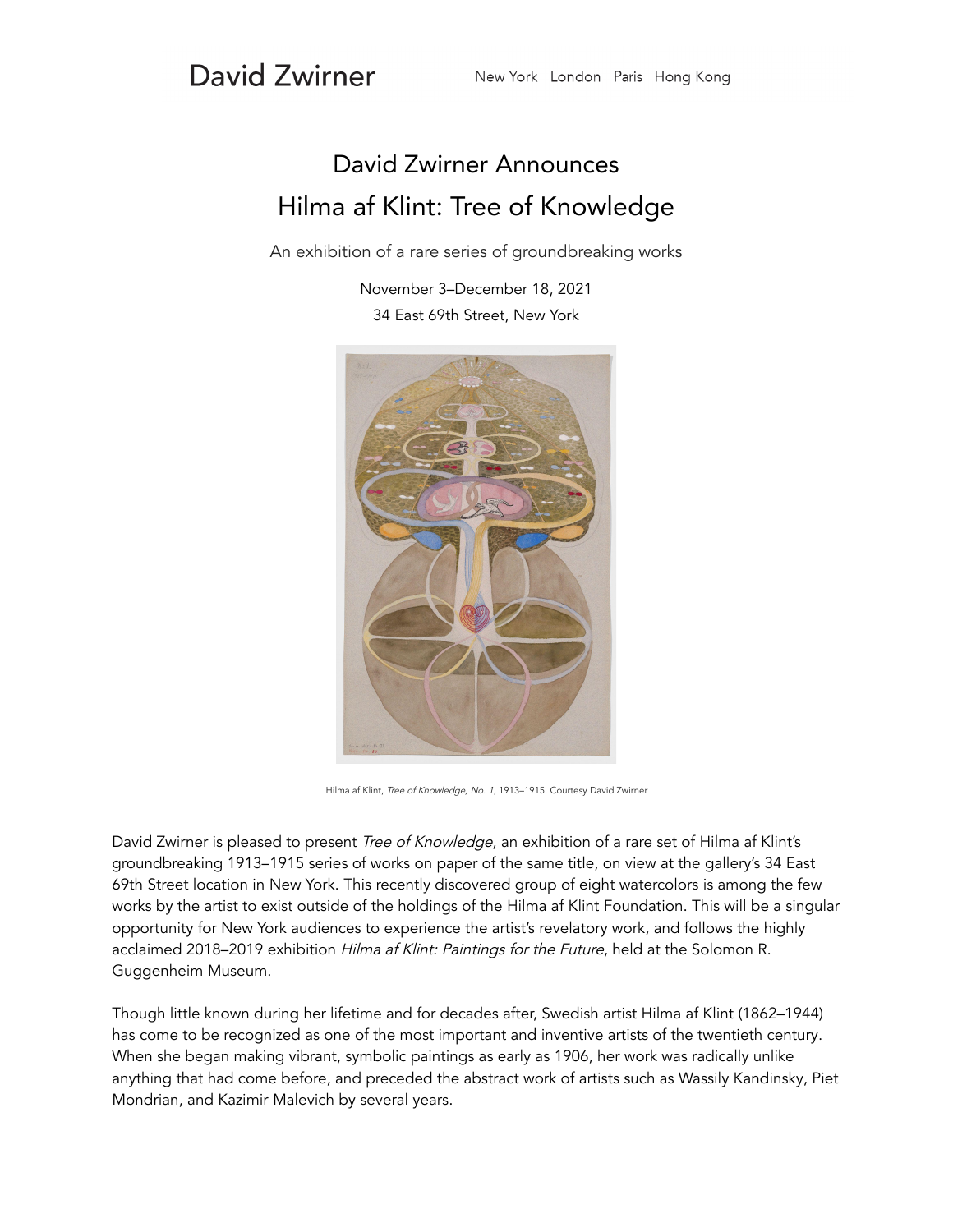In contrast to those artists, who were more broadly credited for inventing abstraction, af Klint was not directly engaged in any avant-garde circles or art movements, coming to abstraction through her own artistic and personal evolution and development. Af Klint studied at the Royal Academy of Fine Arts in Stockholm for five years starting in 1882, where she gained a reputation as an accomplished painter of naturalistic portraits and landscapes. As with many of her peers, af Klint was profoundly interested in spiritual movements and philosophies, including the then emergent teachings of Theosophy and Anthroposophy as well as Buddhism and Rosicrucianism, among others. She became actively involved in examining the mysteries of the supernatural world, and her interest in visualizing the invisible forces beyond the physical realm led her to explore and represent spiritualist ideas and sentiments in her art. Together with a group of like-minded women who called themselves "The Five," she held séances to communicate with the spiritual realm. In 1906, at the age of forty-four, af Klint accepted her major spiritual "commission": over the next nine years she created a series of 193 visionary works that she titled Paintings for the Temple, the dynamic and bold imagery of which was conveyed to her through a medium. These elaborate and profound compositions constitute some of the earliest abstract paintings in the history of Western art. Af Klint showed her work to very few people during her lifetime, believing that society was not ready to understand the nature of her art and that it should be left to future generations.

While the majority of her groundbreaking work is held together in the collection of the Hilma af Klint Foundation, this exhibition will feature a rarely seen set of af Klint's Tree of Knowledge series, which the artist created in 1913 and 1915 with renewed focus after her four-year hiatus after completing ambitious mediumistic paintings mentioned above. This series reflects her interest in distilling her iconography and in further articulating the spiritualist ideas and philosophies that she was engaged with. As Åke Fant notes, "All of the works in this series feature a tree with a heart-shaped crown. A circle surrounds the tree trunk. All eight paintings in this series feature variations on this theme. We are dealing with a process, here, that goes from innocence and balance to a complex bifurcation into male and female, to the Fall from Grace and the conception of a child."<sup>1</sup> These complex, dynamic compositions mix biblical references to Genesis with esoteric iconography and vivid colors and motifs. The undulous, organic forms recall the stylings of art nouveau with an almost taxonomic attention to detail, resulting in fully formed visual allegories about the circle of life and death, darkness and light, spirit and matter, and being and becoming.

In the early 1920s, af Klint gave the set of watercolors as a gift to Rudolf Steiner, the founder of the spiritual and philosophical movement known as Anthroposophy, which influenced her. Around 1927, the works came into the possession of Albert Steffen, who became president of the Anthroposophical Society after Steiner's death in 1925. It was not known that af Klint had made two versions of the Tree of Knowledge suite (the other is in the holdings of the af Klint Foundation) until the recent rediscovery of this set in the Albert Steffen Stiftung, Dornach, Switzerland. It is currently owned by a private collector.

On the occasion of the exhibition, David Zwirner Books will publish a fully illustrated catalogue around this body of work with a newly commissioned essay by celebrated af Klint scholar Julia Voss, whose comprehensively researched Hilma af Klint, a Biography is forthcoming from The University of Chicago Press in September 2022 (the bestselling German edition was published in 2020 by S. Fischer). Also forthcoming by David Zwirner Books in 2022 is The Five Lives of Hilma af Klint, a graphic novel by Phillipp Deines with a foreword by Julia Voss that illustrates key moments in the artist's life.

<sup>&</sup>lt;sup>1</sup> Åke Fant, "Phase Two: The W Series, or 'The Tree of Knowledge,'" in *Hilma af Klint: Occult Painter and Abstract Pioneer* (Stockholm: Bokförlaget Stolpe, 2021), p. 64.